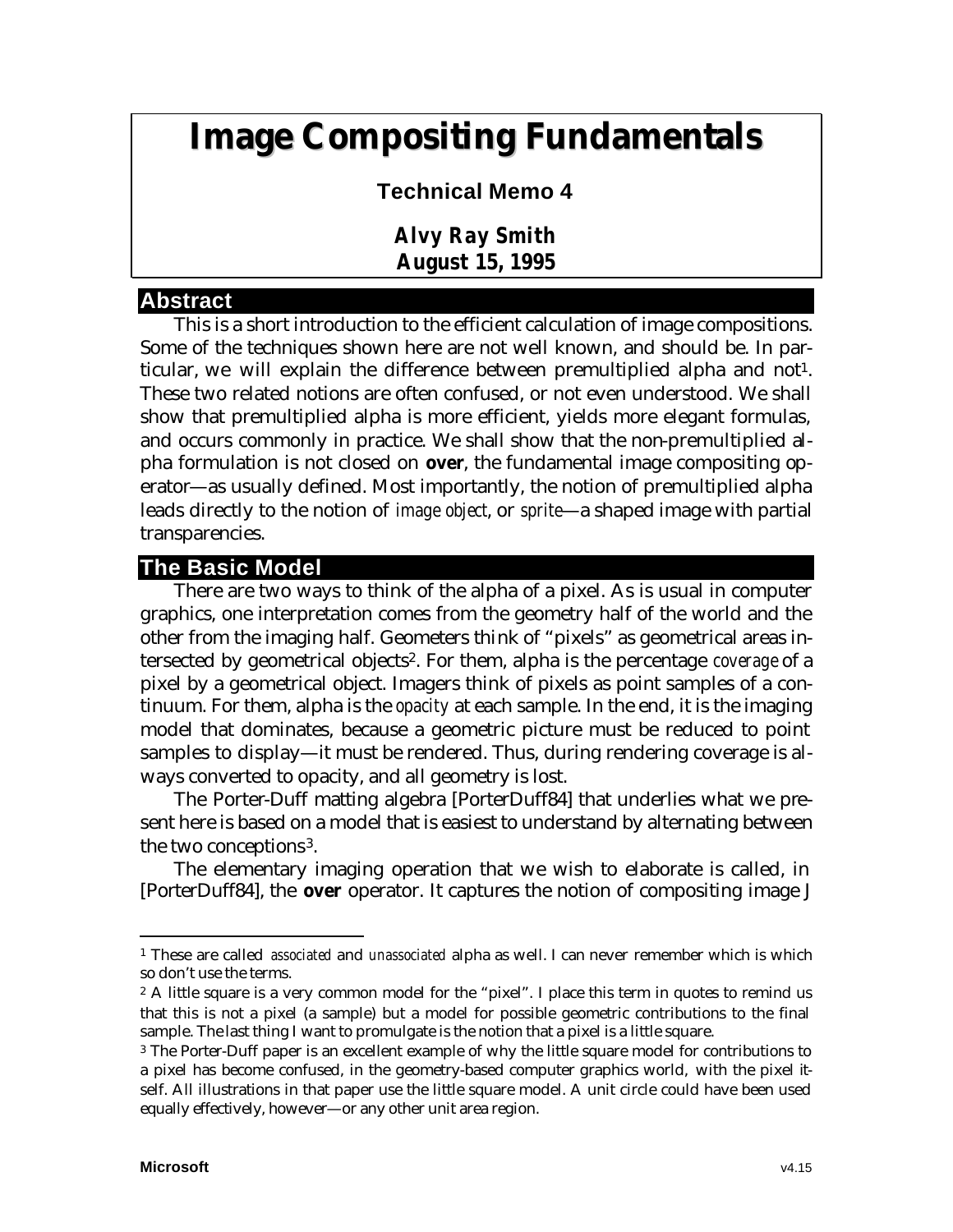over image I, where either I or J or both may be partially transparent. For ease, we will think of images I and J as being rectangular, the same size, and each having four channels—three for RGB color and one for alpha (ie, opacity).

Think of the following geometrical model: A "pixel" is an area  $\alpha$  percent covered by an opaque geometrical object with color A. Thus the amount of color contributed by that area is  $\alpha A$ . That is, we average the color over the pixel and come up with a single new color representing the entire area—the color αA is a point sample.

Now think of another opaque geometrical object with color B added to the original "pixel" area. Disregard for a moment the other geometrical object there. Assume that the new geometrical object has coverage of the "pixel" equal to  $\beta$ . So the pixel is contributing color βB due to this object. This again is a point sample representing the color of the second object.

But now we use the geometry model to conceptually combine the contributions of the two objects in the "pixel" area. The second object is allowing only (1-β) percent of the pixel area to be transparent to any objects behind it. We simply ignore the actual geometry of the two objects at this point and assume that, in general, the pixel is allowing (1-β) times the color from behind, αA, to show. This is added to the color due to the top object βB. So the total color of object with color B over object with color A is  $\beta B + (1-\beta)\alpha A$ .

Notice that this result could be completely wrong if the geometry of the second object exactly coincided with that of the first. The bottom color would not contribute at all to the final color in this special case. So the model we are using is an approximation for the general case of combining two images where we no longer have any idea of how the alpha at a point was determined. In an image there is no way to tell whether a point sample with a partial opacity comes from a partially transparent surface or from an opaque surface partially occluding the area represented by the point sample.

#### **Premultiplied Alpha**

The formula we have just derived from basic principles is this: For composite color C obtained by placing a pixel with color B and alpha β over a pixel with color A and alpha  $\alpha$ :

$$
C = \beta B + (1-\beta)\alpha A = \beta B + \alpha A - \beta \alpha A
$$

Notice how many multiplies this formula implies—three4 at each pixel for each color component. Considering that this formula is extremely basic to computer graphics and that multiplies are expensive<sup>5</sup>, the early researchers at Lucasfilm and Pixar observed that this formula could be reduced to one multiply per pixel per component if the alphas were *premultiplied* times the color of an image.

<sup>&</sup>lt;sup>4</sup> Two, actually, with a little rearrangement:  $T = \alpha A$ ,  $C = \beta(B - T) + T$ .

<sup>&</sup>lt;sup>5</sup> They were especially expensive then. Now we would just like to avoid extra steps.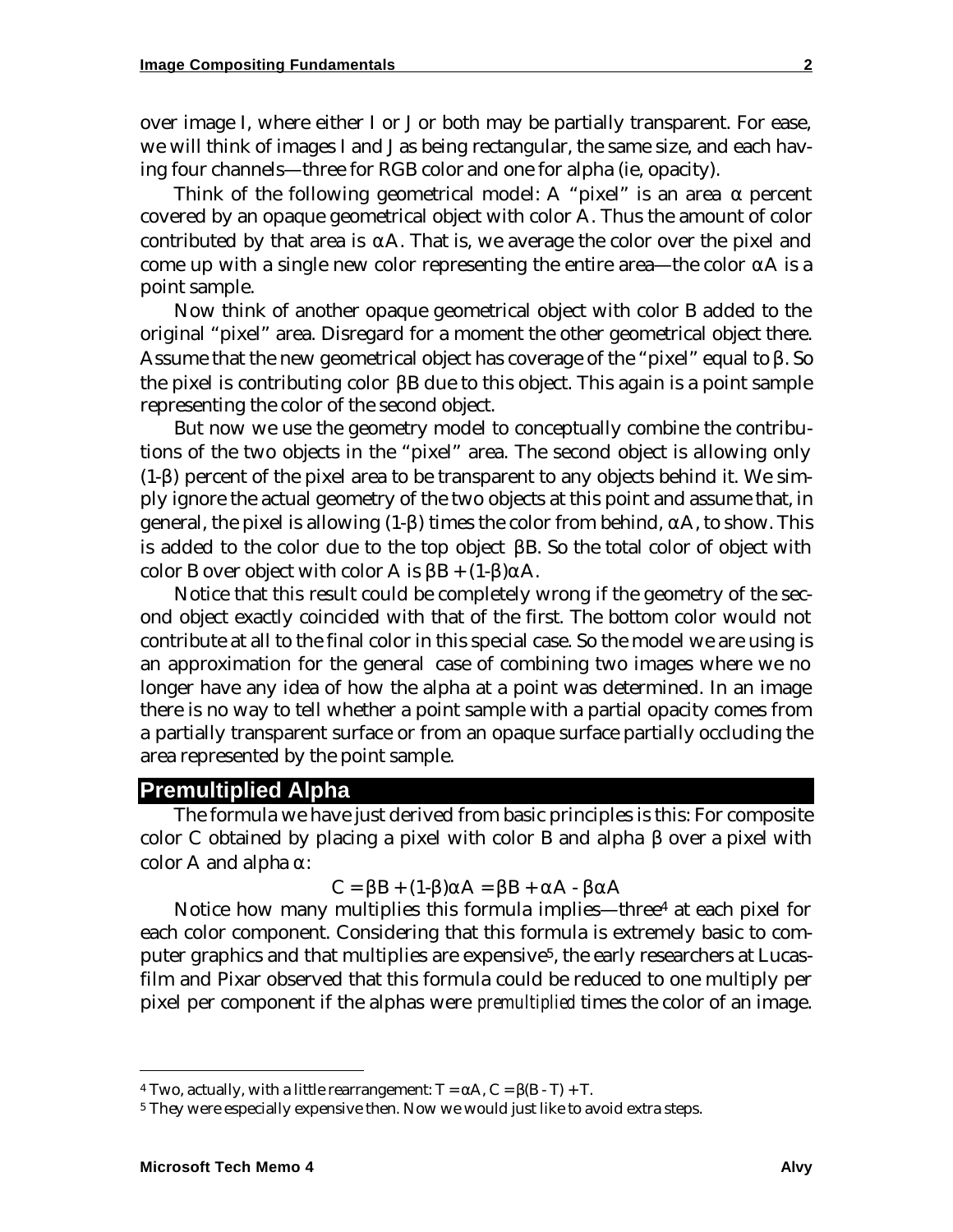That is, if the color channels of image I contained, not color A, but weighted color  $\alpha$ A, and similarly for image J, then the formula above reduces to

$$
C' = B' + (1-\beta)A' = B' + A' - \beta A'
$$

where the primes indicate colors have been premultiplied by their corresponding alphas. The images are said to have *premultiplied alphas*. Of course, it is the color channels that are different, not the alpha channels, despite this terminology.

There is a subtlety here that will cause trouble if not identified. We have called the resulting color here C' as if it were different from the color C computed above in the non-premultiplied alpha case. *But it isn't!* It is the same computation, where entities on the right have been abbreviated because of premultiplication. We will return to this problem later.

Images with premultiplied alphas have been used for many years very successfully by Lucasfilm, Pixar, and Altamira in hundreds of thousands, if not millions, of images. The TIFF image storage format is aware, as of version 6.0, of premultiplied alphas.

#### **Composite Alpha**

We have given the formulas above for the color channels in a composite of two partially transparent images. What is the composite alpha channel formula? Notice that it will be the same for both cases, since premultiplication only applies to the color channels.

The same model as used above for composite color can be used for composite alpha. The average opacity of the "pixel" partially covered by the first geometric object is  $\beta$ , and that for the second geometric object is  $\alpha$ . But the geometry of the model allows only (1-β) of the lower light filter to be effective. So the composite alpha is

$$
\gamma = \beta + (1-\beta)\alpha = \beta + \alpha - \alpha\beta
$$

in either case, premultiplied or not.

#### **An Elegant Formulation and a Flawed One**

Let's collect together the results from above.

| Compositing Formulas for <b>over</b> , Colors Not Premultiplied by Alpha: |
|---------------------------------------------------------------------------|
| $C' = \beta B + (1-\beta)\alpha A = \beta B + \alpha A - \beta \alpha A$  |
| $\gamma = \beta + (1-\beta)\alpha = \beta + \alpha - \alpha\beta$         |

| Compositing Formula for <b>over</b> , Colors Premultiplied by Alpha: |
|----------------------------------------------------------------------|
| $C' = B' + (1-\beta)A' = B' + A' - \beta A'$                         |

In the latter case, we need only one formula to represent the color channels *and* the alpha channel, a more elegant formulation certainly than the former case that requires a formula for the color channels different from that for the alpha channel.

Now we will see why the former case is flawed.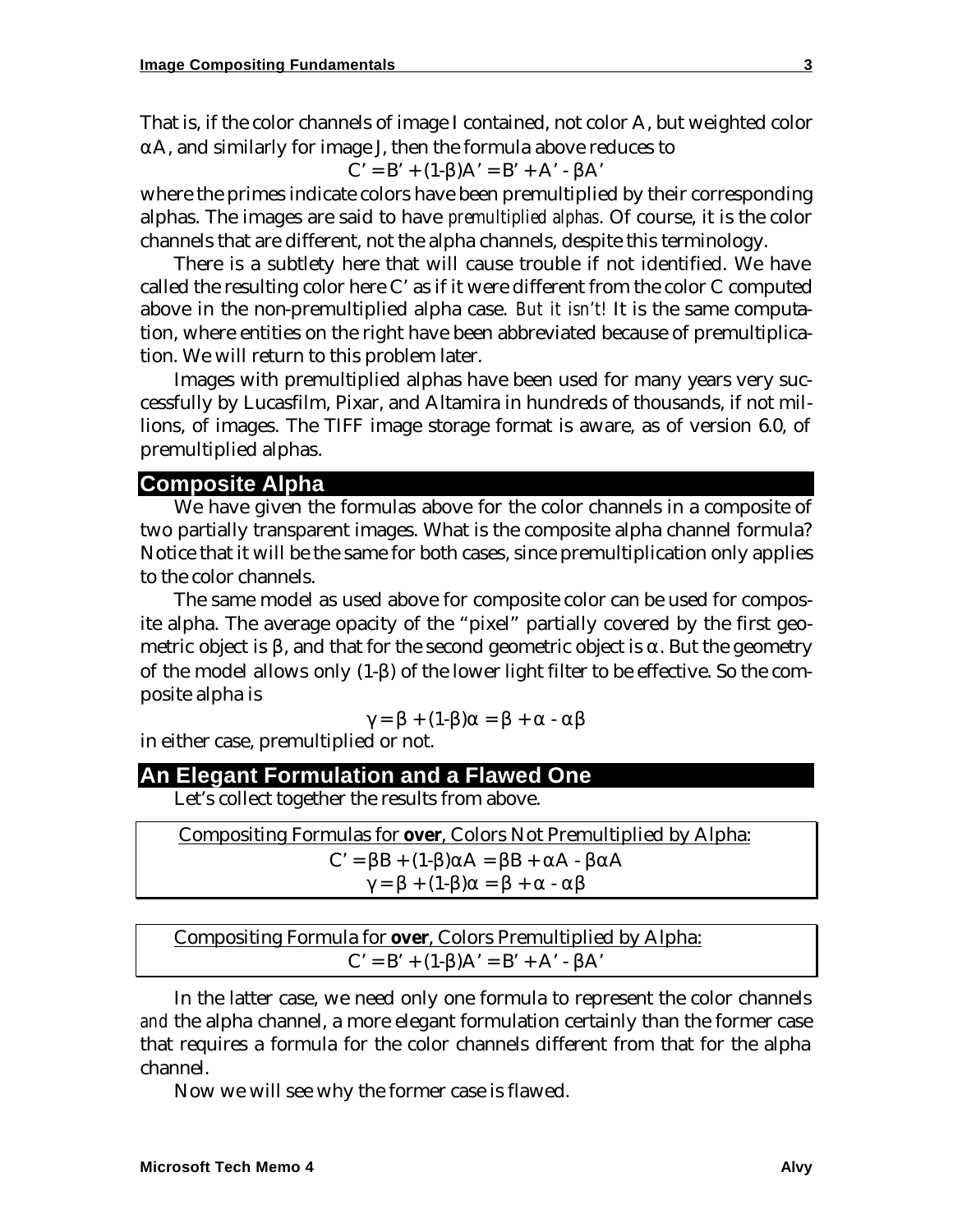# **The "Second-Composition" Problem**

You may have noticed that this time I used C' for the left side of the nonpremultipled colors case, since it has already been observed that C and C' are the same color in either formulation. Recall that the prime indicates a color that has been premultiplied by its alpha. So you see the problem: The first formulation maps non-premultiplied colors into premultiplied colors. The second maps premultiplied colors into premultiplied colors. In other words, the usual definition of **over** for non-premultiplied images is not closed on **over**, a problem we will fix below.

This problem is called the "second-composition" problem because it shows up in second (or subsequent) compositions using results from first (or earlier) compositions. Let image K be the result obtained above for J **over** I. Suppose we want to perform a second non-premultiplied composition of L **over** K, where image L has color D and alpha δ. In order to use the formula above we need the non-premultiplied color of K and its alpha γ. The non-premultipled color of K is C' divided by γ. So the *second-composition* formula is

```
2nd-Compositing Formulas for over, Colors Not Premultiplied by Alpha:
E' = \deltaD + (1-δ)\gamma(C'/\gamma) = \deltaD + (1-δ)C' = \deltaD + C' - δC'
```
The alpha channel calculation is as before, and the premultiplied case works as before. That is, there is no second-composition problem for the premultiplied case—another example of its relative elegance.

But the non-premultiplied case is a mess. One either has to divide through by the new alpha at each pixel in order to use the original (first-composition) formulas, or one has to carry around a mixture of premultiplied and nonpremultiplied information to use the simpler second-composition formulas.

So here are the cleanest formulations for the two cases, where we do not clutter up our minds with two different models during the course of a series of compositions and where there is no need for the confusing first- and secondcomposition distinction—ie, these formulations are closed on **over<sup>6</sup>**:

| Closed Compositing Formulas for <b>over</b> , Colors Not Premultiplied by Alpha: |
|----------------------------------------------------------------------------------|
| $\gamma = \beta + (1-\beta)\alpha = \beta + \alpha - \alpha\beta$                |
| $C' = \beta B + (1-\beta)\alpha A = \beta B + \alpha A - \beta \alpha A$         |
| $C = C'/\gamma$                                                                  |

Closed Compositing Formula for **over**, Colors Premultiplied by Alpha:  $C' = B' + (1-β)A' = B' + A' - βA'$ 

<sup>6</sup> I just discovered (November 5, 1996) in a correspondence with Marc Levoy that he and Bruce Wallace came up with an equivalent formulation for the nonpremultiplied case in [Wallace81], p. 257.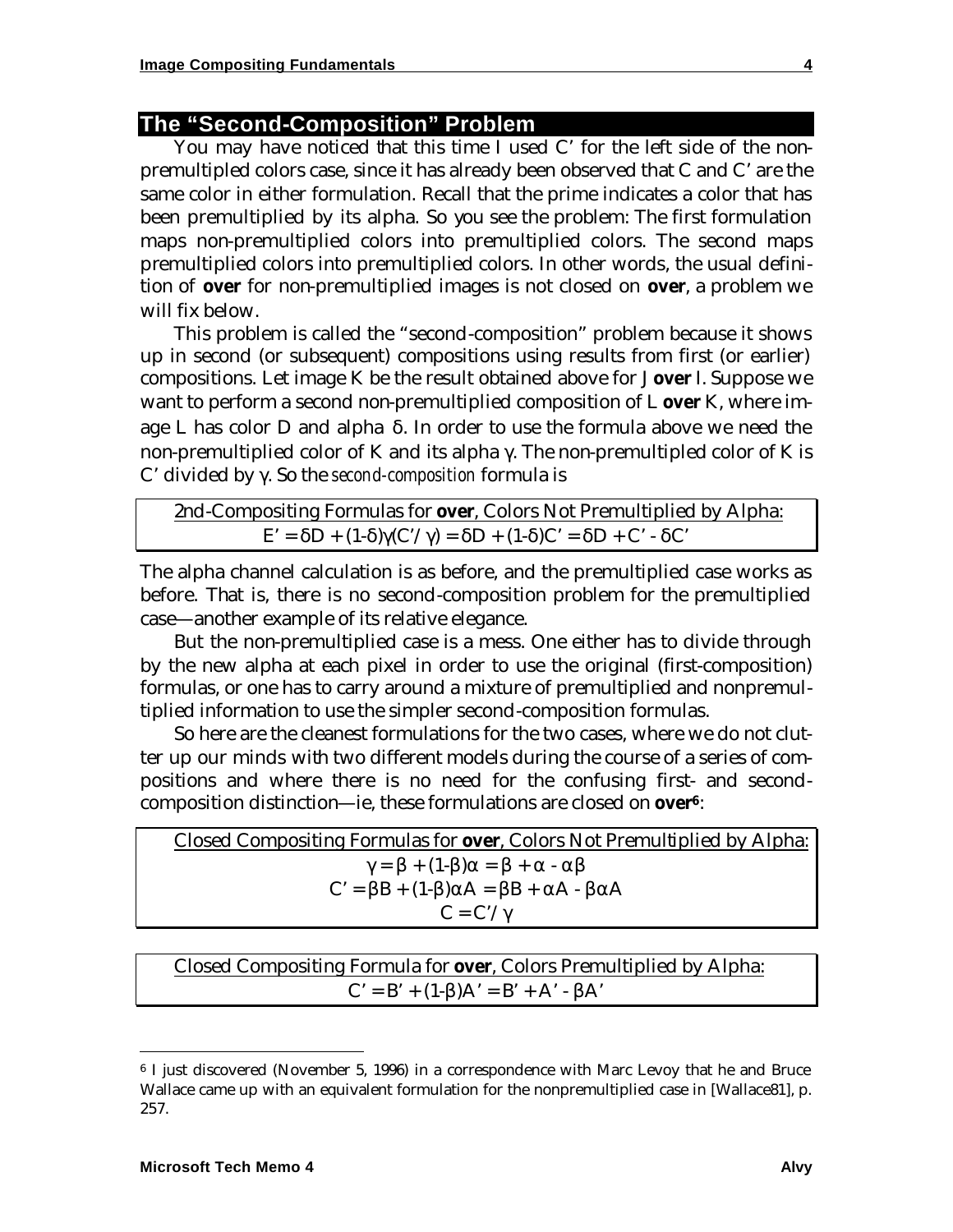Many practitioners are unaware of the second-composition problem because they often only do one composition—eg, as the last stage of a 3D rendering project: all the objects are rendered as sprites7, then they are composited, and never used again. Or more importantly, composites of them are never used for future composites. It is the modern world of cheap memory that has made it possible and common to recomposite a set of sprites many times and to use composites of composites frequently.

#### **Non-Premultiplication Problems**

The analysis above looks pretty bad for the non-premultiplied case, but let's look at it more closely. The bad step is the divide by alpha to return a nonpremultiplied color. In the typical case of integer colors and integer alphas, this leads to inaccuracy. And it is not even possible if alpha is 0. But we can sometimes avoid this divide and/or loss of information.

A new alpha of 0 at a composite pixel means (1) that, in the coverage model, neither image I nor J was present at that pixel, or (2) that, in the opacity model, both colors are known but both opacities are 0, or (3) a mixture of these. In case (1), we know that there is no defined color so could store an indication of this in the color channels. In case (2), both colors have to be summarized somehow as one color—e.,g. an equal mixture of the two is stored. There *must* be a loss of color mixing information here. In case (3), one image is not present and we know the color of the other, so there is no problem.

In the non-0 alpha case, if we have a geometric model of the contributions to a pixel, then we can compute, in the reals, what the mixture of colors at the pixel should be—as opposed to using the integer divide technique above. If all we have is an opacity model at the pixel, then again there must be a loss of color mixing information.

This analysis shows that we can improve the non-premultiplied case but not completely. But, of course, there is no such problem if one is guaranteed to use a sprite for compositing exactly once. More carefully, there is no problem if one is guaranteed to never use the results of a composition for future compositions.

# **Premultiplication Problems**

Is there *anything* wrong with the premultiplied alpha case? Well, yes there is. There are times when one wants the full non-premultiplied color of a pixel. This requires a divide by the corresponding alpha, hence the problems with integer divide and loss of information mentioned above.

So what to do? It seems clear that for reusable sprite objects—particularly reusuable composites of them—the premultiplied case is superior, except for the problem just mentioned. How often does it occur? And how substantial is it when it does occur?

<sup>&</sup>lt;sup>7</sup> I am loosening the terminology here, temporarily, to extend "sprite-hood" to non-premultiplied images with an alpha.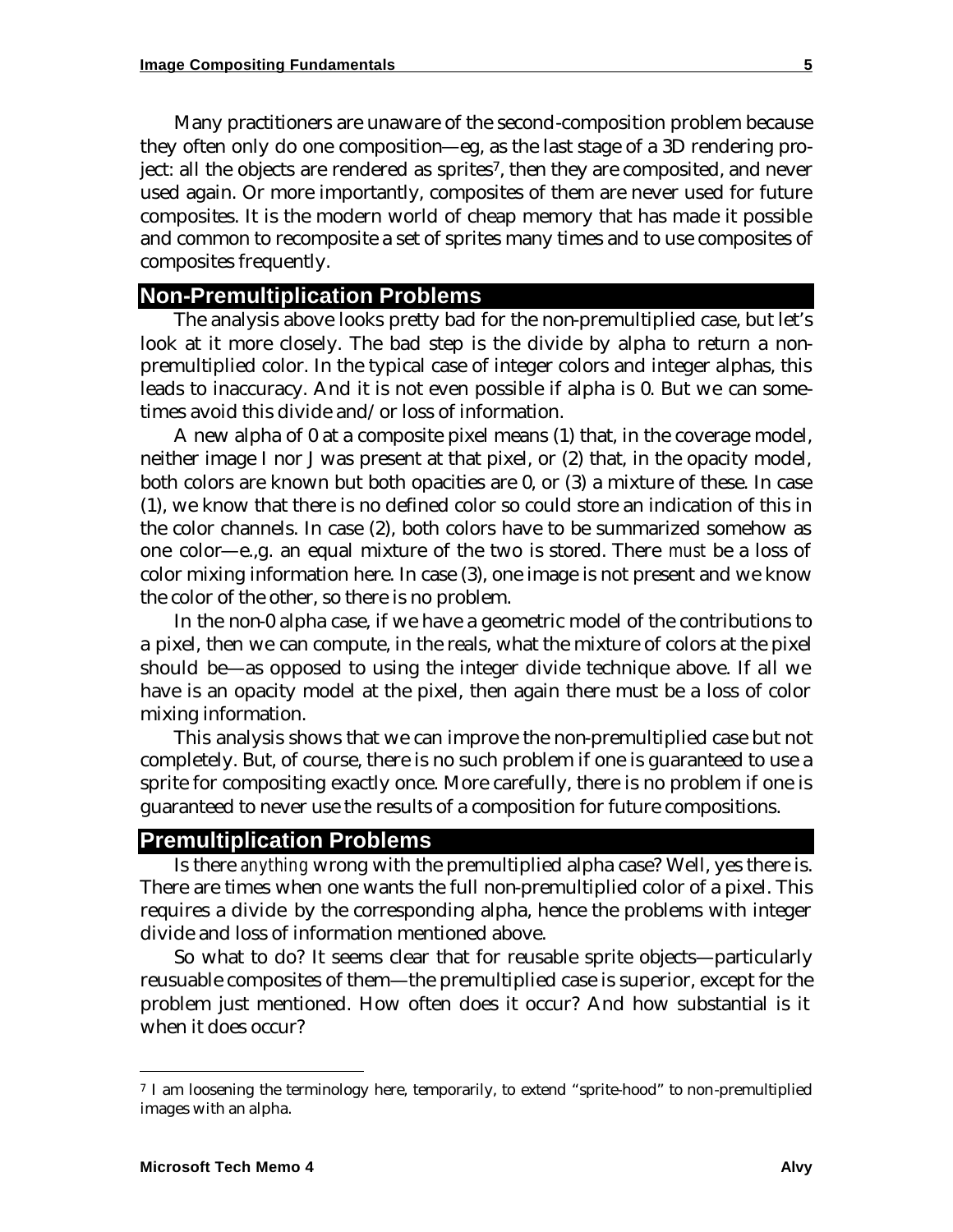My experience in the graphic arts use of sprites—the Altamira Composer image compositing application, for example—is that the error introduced by the occasional need to divide out alpha is typically so minor as to be unnoticed. In fact, no user has ever noticed it in Altamira Composer to my knowledge. The divide by zero problem never occurs because, by definition, a clear pixel (alpha and all color components equal to 0) does not "exist" so is ignored.

I am reminded of a division of the geometry-based computer graphics world into what is usually called CAD and, say, CGI. The distinction is that CAD requires *accurate* geometry because it is being used by architects and engineers. CGI is only required to look good. Accuracy can be, and often is, sacrificed in CGI to get a satisfactory look quickly.

The point is that there is a similar division of the sampling-based side of the computer picturing world, based on user type or market. Clearly, accuracy is very important to such users of images as medical doctors and astronomers. But use of images in the graphics arts is much more forgiving. Here, again, the result must be pleasing rather than accurate.

## **Some Useful Approximations**

We derive now some very useful integer approximations for the implied floating point operations in the formulas above. These apply in the case of the very common 8-bit channel—eg, 24-bit color image plus 8-bit alpha.

The integer approximations below are derived from the geometric series

$$
a + ar + ar^2 + ar^3 + \ldots = a/(1-r)
$$

for  $|r| < 1$ . We apply the series this way: Let  $r = 1/256$ . Notice that

$$
t/255 \equiv (t/256)/(1-r).
$$

Thus, given two numbers *a* and *b*, each on [0, 255] and with product *t* on [0, 2552], we get *t*/255 on [0, 255]—as desired—by using the first two terms of the geometric series:

$$
(t>>8) + (t>>16) + (t>>24) + ...
$$

Notice that

$$
(t>>8) + (t>>16) \equiv ((t>>8) + t) >> 8 \equiv ((t<<8) + t) >> 16.
$$

This is captured by the INT\_MULT() definition below which assumes *a* and *b* are each on [0,255], *t* is an **int** temporary variable that holds the product *a*\**b*, which is returned on [0,255], as if one of *a* or *b* were a fraction on [0,1] used to weight the other—eg, as an alpha. In the style of the language C:

#define INT\_MULT(a,b,t) 
$$
((t) = (a) * (b), ((((t) > 8) + (t) ) > 8))
$$

We now use the INT\_MULT() function to define other useful approximations. (We will present an even better macro for it below.)

Classic linear interpolation—or *lerp*—as it is affectionately called in computer graphics—is defined in floating point below. It is read "lerp *p* to *q* by alpha *a*". *a* is assumed to lie on [0, 1]. Note that  $a = 0$  implies  $p$ ;  $a = 1$  implies  $q$ .

**#define** FLOAT\_LERP(p, q, a) ( (a) \* ( (q) - (p) ) + (p) )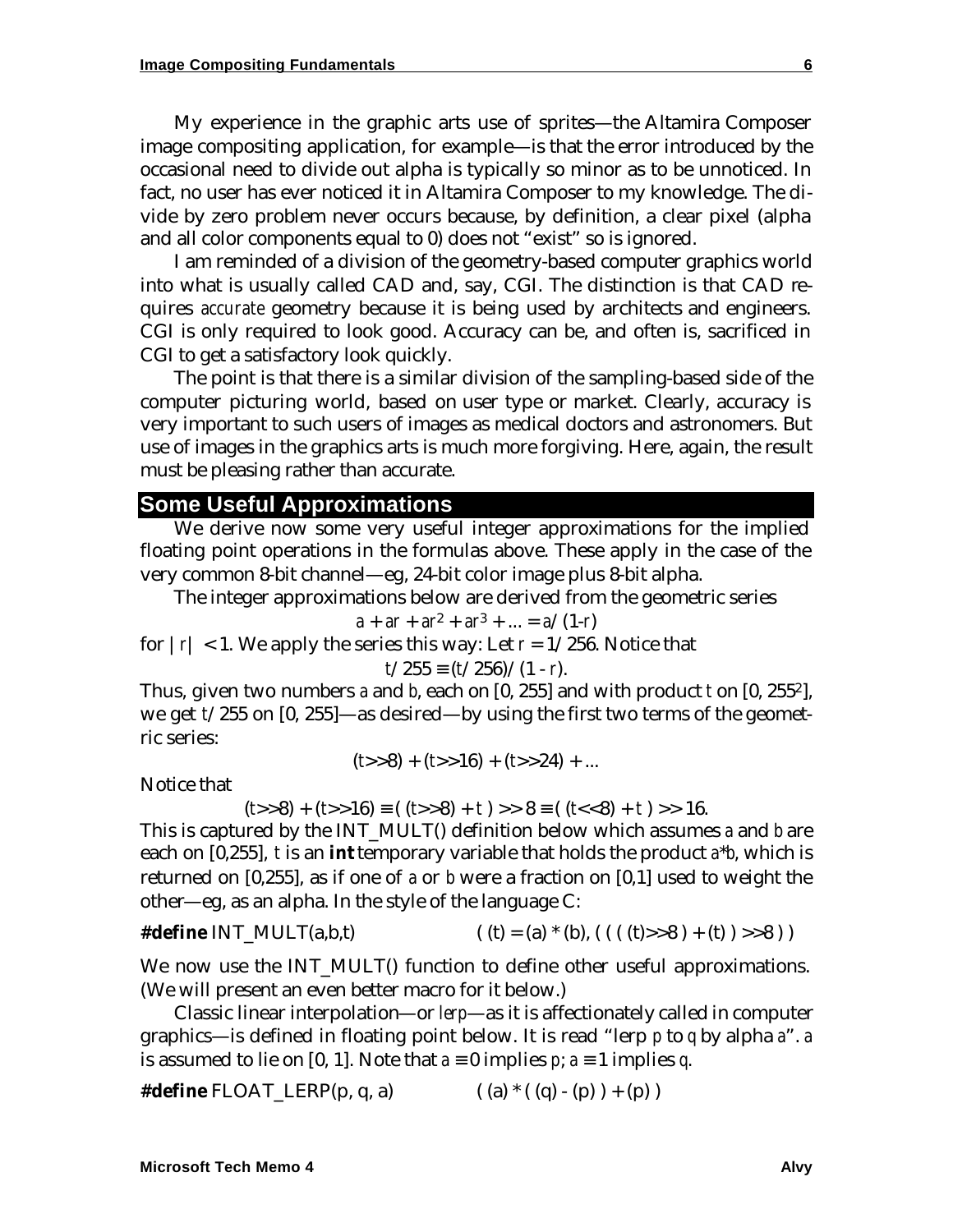In this integer version *t* is an **int** temporary variable:

**#define** INT LERP(p, q, a, t)  $((p) + INT \text{ MULT}( a, (q) - (p) ), t ) )$ 

*Premultiplied lerp* assumes *q* has been premultiplied by *a*.

**#define** FLOAT\_PRELERP(p, q, a) ( (p) + (q) - (a) \* (p) )

In this integer version *t* is an **int** temporary variable:

**#define** INT\_PRELERP(p, q, a, t)  $((p) + (q) - INT_MULT(a, p, t))$ 

So our formulas for composition (with ' (prime) consistently representing premultiplication) become, in the 8-bits per channel case:

8-Bit Compositing Formulas for **over**, Colors Not Premultiplied by Alpha:  $C' = INT\_LERP( INT_MULT(A, \alpha, t_0), B, \beta, t_1)$  $\gamma = INT\_PRELERP(\alpha, \beta, \beta, t)$  $C = C'/\gamma$ 

| 8-Bit Compositing Formula for <b>over</b> , Colors Premultiplied by Alpha: |  |  |
|----------------------------------------------------------------------------|--|--|
| $C' = INT\_PRELERP(A', B', \beta, t)$                                      |  |  |

**Caution!** The approximations above must be used with care. In particular, the case  $\alpha = 1$  is a problem. Note that INT\_MULT(255, 255, *t*) is 254, not 255. Also note that INT\_PRELERP(255, 255, 255, *t*) is 256, which is even worse. One-bit errors at other than the high or low end of the range are often tolerable, but not at the extremes. In practice, this is not usually a problem. A typical software loop looks for the special cases of  $\alpha = 0$  and  $\alpha = 1$ , and skips the interpolation computation there. These two cases are so common in imaging that this technique saves much computation. We see from the note above that **it is** *important* **to check for the a = 1 case and avoid the approximation in that case**.

The INT MULT macro above suffers from 1-bit errors, in about half of the cases. There are better approximations if one does not mind absorbing a little more cost, if special casing is undesirable, or if hardware implementation is the goal. One pointed out to me by Microsoft colleague John Snyder is to use three terms in the power series approximation:  $(t>>8) + (t>>16) + (t>>24)$ . This loses no bits, but requires 32-bit arithmetic as written.

Another, pointed out by friend and longtime colleague Jim Blinn at Cal Tech, is to use roundoff in the approximation, rather than truncation:  $((t>8) + t +$ 0x80)>>8. This is good, but it still suffers from 1-bit errors in a few cases (24 to be exact). Jim determined that rounding *t* before shifting got rid of even these errors. So the best macro is this:

|  | <b>#define</b> INT_MULT(a,b,t) $((t) = (a) * (b) + 0x80, ((((t) > 8) + (t) ) > 8))$ |  |
|--|-------------------------------------------------------------------------------------|--|
|--|-------------------------------------------------------------------------------------|--|